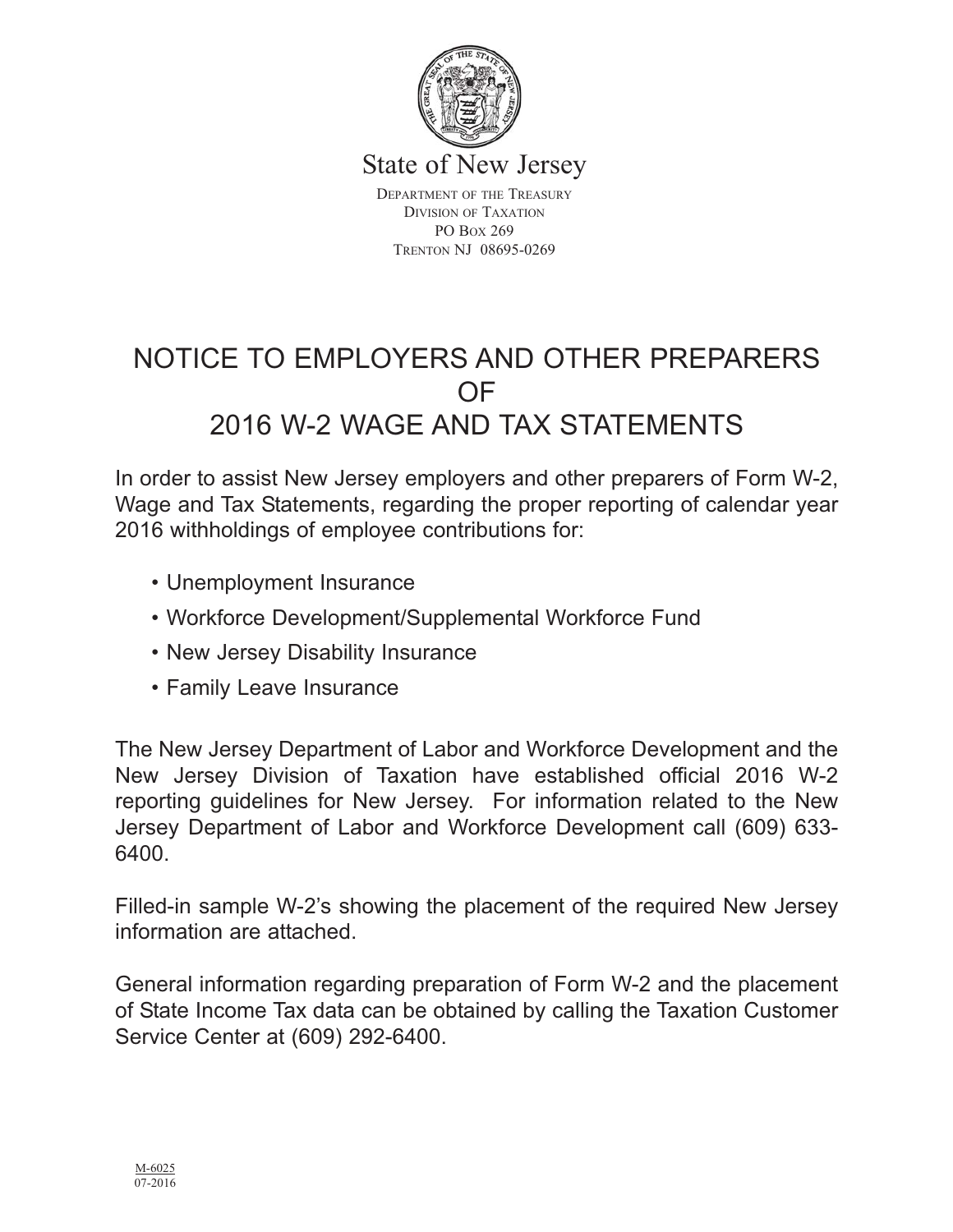### **2016 W-2 SAMPLE: PREFERRED**

### **How to Report Worker Contributions for Unemployment Insurance, Workforce Development Partnership Fund/Supplemental Workforce Fund, State Disability Insurance, Family Leave Insurance, Employee Withholding for New Jersey Gross Income Tax**

| a. Employee's social security number                                                                                                                                                                                                                                                                                                                                                                                                                                                                                                                                                                            |                                         |                                                                                                                                                                                                                                                                                                                   |                                                          |                                                                                                                                                                                                                                                                  |                                |                                                   |  |
|-----------------------------------------------------------------------------------------------------------------------------------------------------------------------------------------------------------------------------------------------------------------------------------------------------------------------------------------------------------------------------------------------------------------------------------------------------------------------------------------------------------------------------------------------------------------------------------------------------------------|-----------------------------------------|-------------------------------------------------------------------------------------------------------------------------------------------------------------------------------------------------------------------------------------------------------------------------------------------------------------------|----------------------------------------------------------|------------------------------------------------------------------------------------------------------------------------------------------------------------------------------------------------------------------------------------------------------------------|--------------------------------|---------------------------------------------------|--|
|                                                                                                                                                                                                                                                                                                                                                                                                                                                                                                                                                                                                                 |                                         |                                                                                                                                                                                                                                                                                                                   |                                                          |                                                                                                                                                                                                                                                                  |                                |                                                   |  |
| b Employer identification number (EIN)                                                                                                                                                                                                                                                                                                                                                                                                                                                                                                                                                                          |                                         |                                                                                                                                                                                                                                                                                                                   | Wages, tips, other compensation<br>1                     |                                                                                                                                                                                                                                                                  |                                | 2 Federal income tax withheld                     |  |
| c Employer's name, address, and ZIP code                                                                                                                                                                                                                                                                                                                                                                                                                                                                                                                                                                        |                                         |                                                                                                                                                                                                                                                                                                                   | 3 Social security wages                                  |                                                                                                                                                                                                                                                                  |                                | 4 Social security tax withheld                    |  |
|                                                                                                                                                                                                                                                                                                                                                                                                                                                                                                                                                                                                                 |                                         |                                                                                                                                                                                                                                                                                                                   | 5 Medicare wages and tips                                |                                                                                                                                                                                                                                                                  |                                | 6 Medicare tax withheld                           |  |
|                                                                                                                                                                                                                                                                                                                                                                                                                                                                                                                                                                                                                 |                                         |                                                                                                                                                                                                                                                                                                                   | 7 Social security tips                                   |                                                                                                                                                                                                                                                                  |                                | 8 Allocated tips                                  |  |
| d Control number                                                                                                                                                                                                                                                                                                                                                                                                                                                                                                                                                                                                |                                         |                                                                                                                                                                                                                                                                                                                   | 9 Advance EIC payment                                    |                                                                                                                                                                                                                                                                  |                                | 10 Dependent care benefits                        |  |
| e Employee's first name and initial                                                                                                                                                                                                                                                                                                                                                                                                                                                                                                                                                                             | Last name                               | Suff.                                                                                                                                                                                                                                                                                                             | 11 Nonqualified plans                                    |                                                                                                                                                                                                                                                                  | 12a                            | See instructions for box 12                       |  |
|                                                                                                                                                                                                                                                                                                                                                                                                                                                                                                                                                                                                                 |                                         |                                                                                                                                                                                                                                                                                                                   | 13. Statutory Retirement Third-party<br>employee<br>plan | sick pay                                                                                                                                                                                                                                                         | 12 <sub>b</sub><br>ŏ<br>D      |                                                   |  |
|                                                                                                                                                                                                                                                                                                                                                                                                                                                                                                                                                                                                                 |                                         | -                                                                                                                                                                                                                                                                                                                 | 14. Other<br><b>UI/WF/SWF-138.56</b>                     |                                                                                                                                                                                                                                                                  | 12c<br>C                       |                                                   |  |
|                                                                                                                                                                                                                                                                                                                                                                                                                                                                                                                                                                                                                 |                                         |                                                                                                                                                                                                                                                                                                                   | $DI - 65.20$                                             |                                                                                                                                                                                                                                                                  | O<br>D<br>E<br>12 <sub>b</sub> |                                                   |  |
| f. Employee's address and ZIP code                                                                                                                                                                                                                                                                                                                                                                                                                                                                                                                                                                              |                                         |                                                                                                                                                                                                                                                                                                                   | DI P.P. # XXXXXXXXXX                                     |                                                                                                                                                                                                                                                                  | Ó<br>Ď                         |                                                   |  |
| 15 State<br>Employer's state ID number<br>NJ<br>234-567-890/000                                                                                                                                                                                                                                                                                                                                                                                                                                                                                                                                                 | 16 State wages, tips, etc.<br>32,250.00 | 17 State income tax<br>525.00                                                                                                                                                                                                                                                                                     | 18 Local wages, tips, etc.                               |                                                                                                                                                                                                                                                                  | 19 Local income tax            | 20 Locality name                                  |  |
| <b>FLI P.P. #</b>                                                                                                                                                                                                                                                                                                                                                                                                                                                                                                                                                                                               | XXXXXXXXXXX                             | $\rightarrow$ 26.08 - FLI                                                                                                                                                                                                                                                                                         |                                                          |                                                                                                                                                                                                                                                                  |                                |                                                   |  |
| Wage and Tax<br>W-2<br><b>Statement</b>                                                                                                                                                                                                                                                                                                                                                                                                                                                                                                                                                                         | 2016                                    |                                                                                                                                                                                                                                                                                                                   |                                                          |                                                                                                                                                                                                                                                                  |                                | Department of Treasury - Internal Revenue Service |  |
| <b>New Jersey Taxpayer</b><br><b>Identification Number</b><br>Call the New Jersey Division of<br><b>Taxation's Customer Service</b><br>Center at 609-292-6400 or the<br>New Jersey Department of<br>Labor and Workforce<br>Development at 609-633-6400<br>if you are unsure of your New<br>Jersey Taxpayer Identification<br>Number.<br><b>Family Leave Insurance</b><br><b>Private Plan Number (FLI</b><br>P.P.#<br>To be entered only by<br>employers who have an<br>approved contributory Private<br>Family Leave Insurance Plan.<br>Phone 609-292-2720 if you are<br>unsure of your Private Plan<br>Number. |                                         | <b>Worker Contributions</b><br>• Unemployment Insurance,<br><b>Workforce Development</b><br>Partnership Fund/Supplemental<br>Workforce Fund.<br>• State Disability Insurance<br>• Family Leave Insurance<br>Please Note:<br>The Taxable Wage Base for<br>UI/WF/SWF, DI, and FLI<br>purposes for 2016 is \$32,600. |                                                          | <b>Disability Insurance</b><br><b>Private Plan Number</b><br>(DI P. P. Number)<br>To be entered only by<br>employers who have an<br>approved contributory<br>Private Disability Plan.<br>Phone 609-292-2720 if<br>you are unsure of your<br>Private Plan Number. |                                |                                                   |  |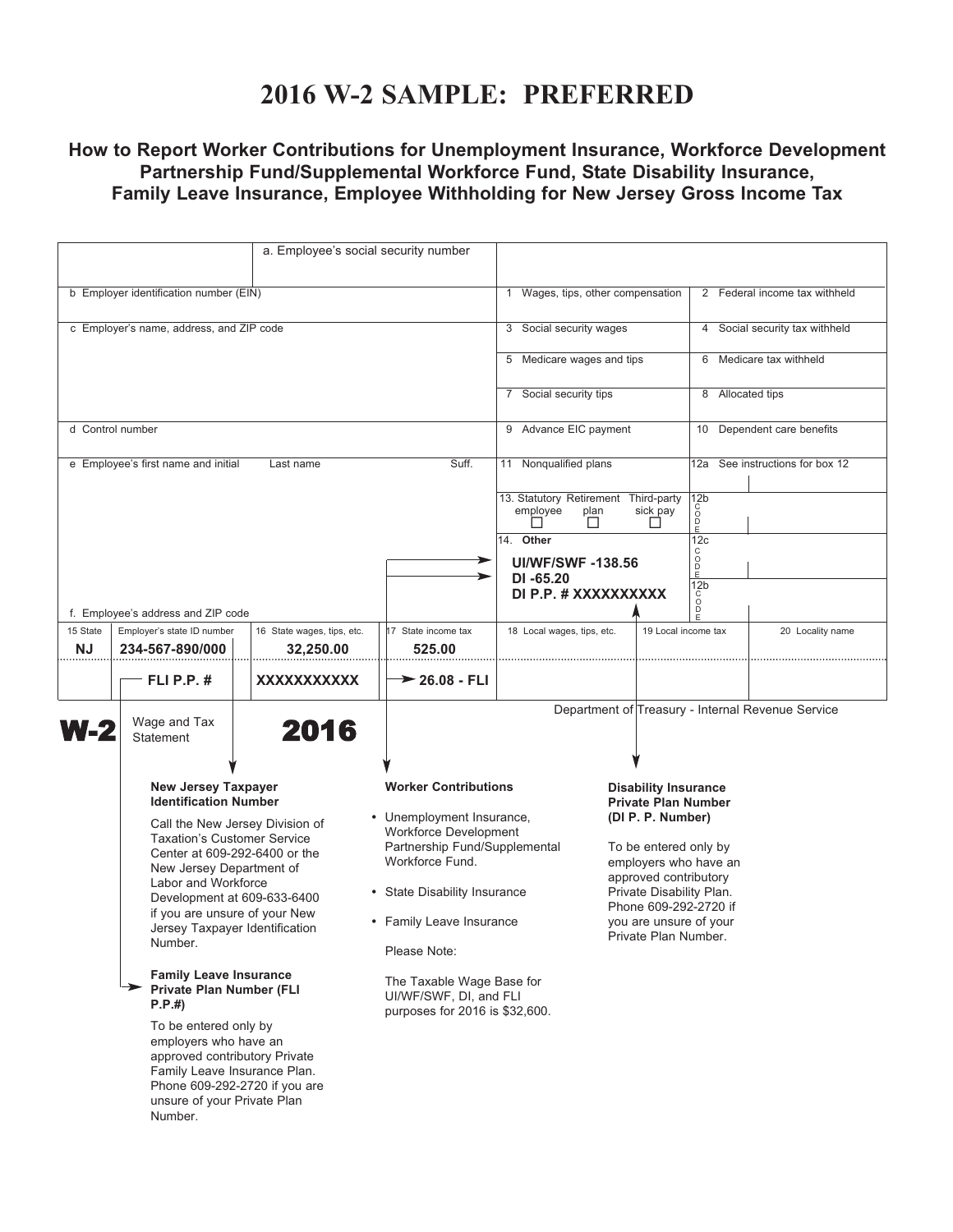## **2016 W-2 SAMPLE: ACCEPTABLE ALTERNATE**

### **How to Report Worker Contributions for Unemployment Insurance, Workforce Development Partnership Fund/Supplemental Workforce Fund, State Disability Insurance, Family Leave Insurance, Employee Withholding for New Jersey Gross Income Tax**

|                                                                                                                                                                                                                                                                                                                                                                                                                                                                                                                                                                                                                 | a. Employee's social security number    |                                                                                                                                                                                                                                                                        |                                                                          |                                                                                                                                                                                                                                                                                                                 |                                                   |  |  |
|-----------------------------------------------------------------------------------------------------------------------------------------------------------------------------------------------------------------------------------------------------------------------------------------------------------------------------------------------------------------------------------------------------------------------------------------------------------------------------------------------------------------------------------------------------------------------------------------------------------------|-----------------------------------------|------------------------------------------------------------------------------------------------------------------------------------------------------------------------------------------------------------------------------------------------------------------------|--------------------------------------------------------------------------|-----------------------------------------------------------------------------------------------------------------------------------------------------------------------------------------------------------------------------------------------------------------------------------------------------------------|---------------------------------------------------|--|--|
| b Employer identification number (EIN)                                                                                                                                                                                                                                                                                                                                                                                                                                                                                                                                                                          |                                         |                                                                                                                                                                                                                                                                        | 1 Wages, tips, other compensation                                        |                                                                                                                                                                                                                                                                                                                 | 2 Federal income tax withheld                     |  |  |
| c Employer's name, address, and ZIP code                                                                                                                                                                                                                                                                                                                                                                                                                                                                                                                                                                        |                                         |                                                                                                                                                                                                                                                                        | 3 Social security wages                                                  |                                                                                                                                                                                                                                                                                                                 | 4 Social security tax withheld                    |  |  |
|                                                                                                                                                                                                                                                                                                                                                                                                                                                                                                                                                                                                                 |                                         |                                                                                                                                                                                                                                                                        | 5 Medicare wages and tips                                                |                                                                                                                                                                                                                                                                                                                 | 6 Medicare tax withheld                           |  |  |
|                                                                                                                                                                                                                                                                                                                                                                                                                                                                                                                                                                                                                 | 7 Social security tips                  |                                                                                                                                                                                                                                                                        | 8 Allocated tips                                                         |                                                                                                                                                                                                                                                                                                                 |                                                   |  |  |
| d Control number                                                                                                                                                                                                                                                                                                                                                                                                                                                                                                                                                                                                |                                         |                                                                                                                                                                                                                                                                        | 9 Advance EIC payment                                                    |                                                                                                                                                                                                                                                                                                                 | 10 Dependent care benefits                        |  |  |
| e Employee's first name and initial                                                                                                                                                                                                                                                                                                                                                                                                                                                                                                                                                                             | Last name                               | Suff.                                                                                                                                                                                                                                                                  | 11 Nonqualified plans                                                    |                                                                                                                                                                                                                                                                                                                 | 12a See instructions for box 12                   |  |  |
|                                                                                                                                                                                                                                                                                                                                                                                                                                                                                                                                                                                                                 |                                         |                                                                                                                                                                                                                                                                        | 13. Statutory Retirement Third-party<br>employee<br>plan<br>$\mathsf{L}$ | 12 <sub>b</sub><br>င်<br>ဝ<br>sick pay<br>$\check{P}$<br>ΙI                                                                                                                                                                                                                                                     |                                                   |  |  |
|                                                                                                                                                                                                                                                                                                                                                                                                                                                                                                                                                                                                                 |                                         |                                                                                                                                                                                                                                                                        | 14. Other                                                                | 12c<br>C<br>D<br>D<br>E<br>12 <sub>b</sub>                                                                                                                                                                                                                                                                      |                                                   |  |  |
| f. Employee's address and ZIP code                                                                                                                                                                                                                                                                                                                                                                                                                                                                                                                                                                              |                                         |                                                                                                                                                                                                                                                                        |                                                                          | $\circ$                                                                                                                                                                                                                                                                                                         |                                                   |  |  |
| 15 State<br>Employer's state ID number<br><b>NJ</b><br>$234 - 567 - 890/000$ $\leftarrow$                                                                                                                                                                                                                                                                                                                                                                                                                                                                                                                       | 16 State wages, tips, etc.<br>32,250.00 | 17 State income tax<br>525.00                                                                                                                                                                                                                                          | 18 Local wages, tips, etc.<br>19 Local income tax<br>138.56<br>65.20     |                                                                                                                                                                                                                                                                                                                 | 20 Locality name<br><b>UI/WF/SWF</b><br>DI        |  |  |
| DI P.P. # XXXXXXXXXX                                                                                                                                                                                                                                                                                                                                                                                                                                                                                                                                                                                            |                                         | FLI P.P. $\sharp \preceq$                                                                                                                                                                                                                                              | XXXXXXXXXXX                                                              | 26.08                                                                                                                                                                                                                                                                                                           | FLI                                               |  |  |
| Wage and Tax<br><b>W-2</b><br>Statement                                                                                                                                                                                                                                                                                                                                                                                                                                                                                                                                                                         | 2016                                    |                                                                                                                                                                                                                                                                        |                                                                          |                                                                                                                                                                                                                                                                                                                 | Department of Treasury - Internal Revenue Service |  |  |
| <b>Disability Insurance</b><br><b>New Jersey Taxpayer</b><br><b>Private Plan Number</b><br><b>Identification Number</b><br>(DI P. P. Number)<br>Call the New Jersey<br>To be entered only by<br>Division of Taxation's<br>employers who have an<br><b>Customer Service Center</b><br>approved contributory<br>at 609-292-6400 or the<br>Private Disability Plan.<br>New Jersey Department<br>Phone 609-292-2720 if<br>of Labor and Workforce<br>you are unsure of your<br>Development at 609-633-<br>Private Plan Number.<br>6400 if you are unsure of<br>your New Jersey<br>Taxpayer Identification<br>Number. |                                         | <b>Family Leave Insurance</b><br>> Private Plan Number<br>(FLI P.P.#)<br>To be entered only by<br>employers who have an<br>approved contributory<br>Private Family Leave<br>Insurance Plan. Phone<br>609-292-2720 if you are<br>unsure of your Private<br>Plan Number. |                                                                          | <b>Worker Contributions</b><br>• Unemployment Insurance,<br>Workforce Development<br>Partnership Fund/Supplemental<br>Workforce Fund.<br>• State Disability Insurance<br>• Family Leave Insurance<br>Please Note:<br>The Taxable Wage Base for<br>UI/WF/SWF, DI and FLI<br>purposes for 2016 is<br>\$32,600.00. |                                                   |  |  |